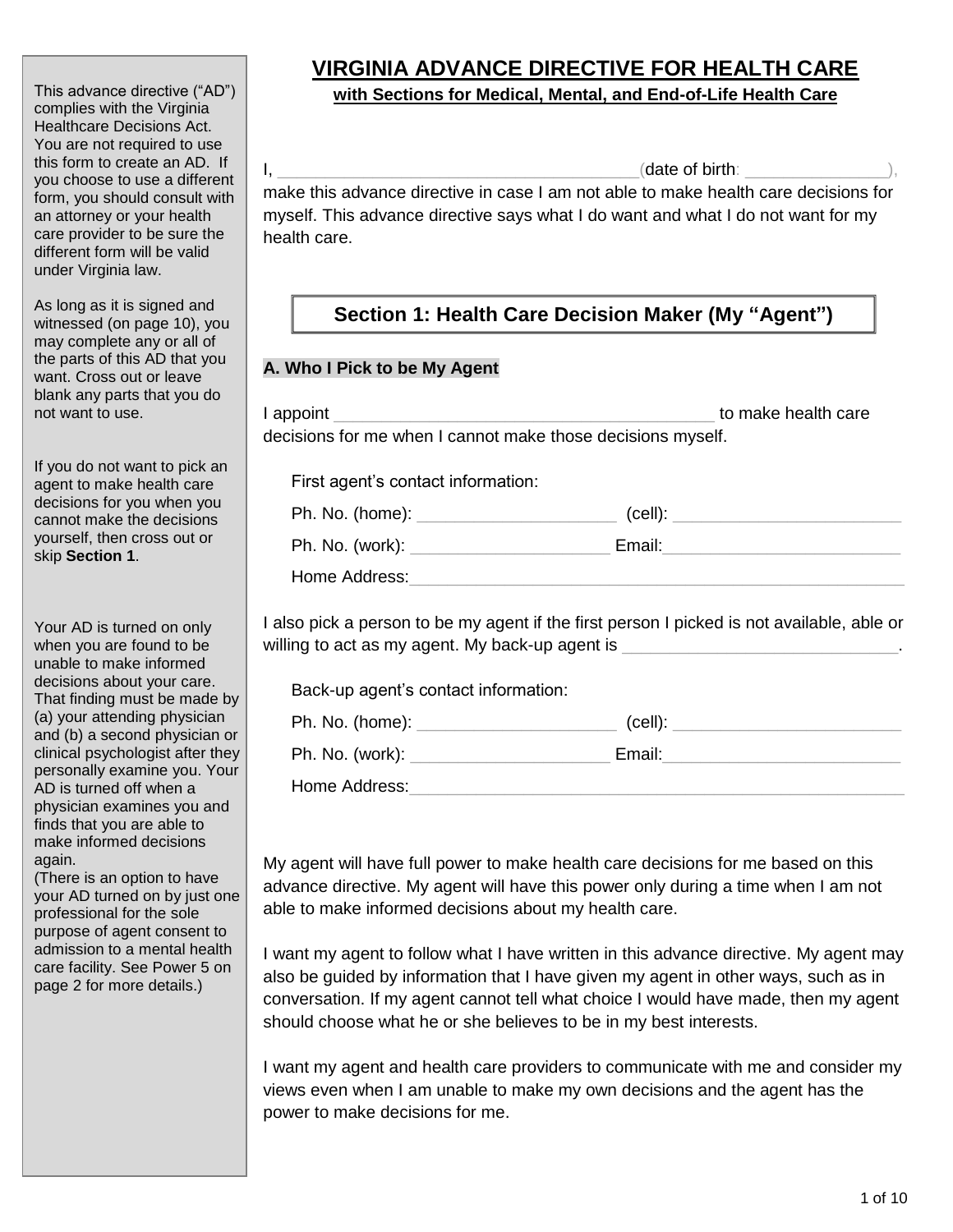If you appointed an agent on page 1, these are the powers that he/she will have.

You may cross through any powers that you do not want to give your agent.

If you have questions about what the powers mean, you might find the "What it means to give powers to your health care agent" sheet helpful. It can be found on the www.VirginiaAdvance Directives.org website.

#### Power 5 Option:

Virginia law lets you authorize your agent to make the decision about admission to a mental health care facility on the basis of just *one* professional examining you and determining you cannot make an informed decision. Any other treatment decisions beyond admission to a mental health care facility will still require the usual determination process by (a) your attending physician + (b) a second physician or clinical psychologist. If you want to include this part of Power 5, you need to check the box.

Power 9: If you have any specific instructions about visitation, you need to say so on page 8. Note: other laws and regulations may limit an agent's power to make visitation decisions.

You may add any additional details about the powers (e.g., "My agent may not fire Dr. Smith").

### **B. What My Agent Can Do On My Behalf**

My agent will have power…

- 1. To consent to or refuse consent to or withdraw consent to any type of health care, treatment, surgical procedure, diagnostic procedure, and medication.
	- This may include use of a breathing machine, tube feeding, IV fluids, or CPR. It also includes higher than recommended doses of pain-relieving medication in order to relieve pain. This applies even if the medication carries the risk of addiction or of unintentionally hurrying my death.
- 2. To ask for, receive and review oral or written information about the health care decisions that need to be made. This includes medical and hospital records. My agent can also allow this information to be shared with providers as needed to carry out my advance directive wishes.
- 3. To hire and fire my health care providers.
- 4. To consent to my admission to, transfer to, or discharge from a hospital, hospice, nursing home, assisted living facility or other health care facility.
- 5. To consent to my admission to a mental health care facility when it is recommended by my health care providers.

The admission can be for up to the maximum time permitted by current law. At the time I made this advance directive the maximum was ten (10) calendar days.

 $\square$  Power 5 option: My agent may exercise this power after one of the following professionals determines that I am not able to make an informed decision about admission: an attending physician, a psychiatrist or clinical psychologist, a psychiatric nurse practitioner, a clinical social worker, or a designee of the local community services board who is trained and certified to assess capacity.

- 6. To continue to act as my agent as long as I am unable to decide for myself, even if I state that I want to fire my agent.
- 7. To consent to my participation in any health care study if the study offers the chance of therapeutic benefit to me.

The study must be approved by an institutional review board or research review committee according to applicable federal or state law.

8. To consent to my participation in any health care study that aims to increase scientific understanding of a condition that I may have or to promote human wellbeing, even though it offers no direct benefit to me.

The study must be approved by an institutional review board or research review committee according to applicable federal or state law.

- 9. To make decisions about visitation when I am admitted to any health care facility. My agent must follow any directions on visitation I give on page 8 of this advance directive.
- 10. To take any lawful actions needed to carry out these decisions. This may include signing releases of liability to medical providers or other health care forms.

Additional details: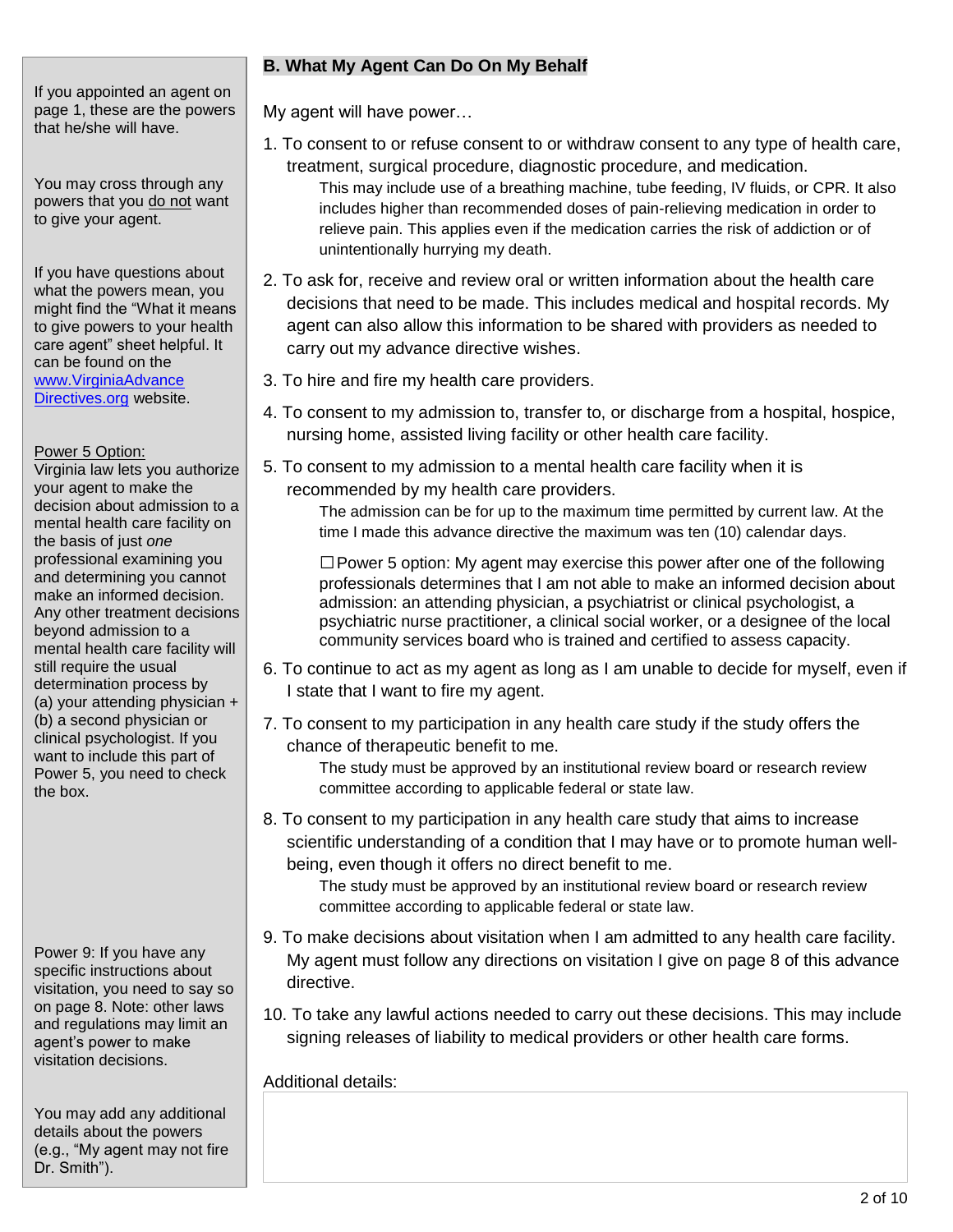**Part C** lets you give your agent the power to consent to treatment that you say "no" to. This power applies only if you cannot make informed decisions.

If you do not want to give your agent this power, you can skip or cross through Part C.

This power has two parts:

1. You can give your agent the power to act over your objection to inpatient mental health admission

 *and/or*

2. You can give your agent the power to act over your objection to other health care

You can also exclude specific treatments that you always want to be able to object to.

**IMPORTANT:** You need to have one of the following licensed professionals sign this page to make Part C legally binding: a physician, clinical psychologist, physician assistant, nurse practitioner, professional counselor, or clinical social worker. This professional checks that you understand the consequences of giving your agent the powers described on this page.

If you are not completing Part C, you do not need to have this page signed.

#### **C. What My Agent Can Do Over My Objection**

When I am not able to make informed decisions about my health care, I may say "no" to treatment that I actually need. If my agent and my physician believe I need that treatment, my agent has the power:

 $\Box$  \_\_\_\_\_\_ 1. To consent to my admission to a mental health care facility as permitted by law, even if I object.

and/or

 $\Box$  2. To consent to other health care that is permitted by law, even if I object.

This authority includes all health care except for what I have written in the next sentence or elsewhere in this document.

My agent does **not** have the authority to consent to

\_\_\_\_\_\_\_\_\_\_\_\_\_\_\_\_\_\_\_\_\_\_\_\_\_\_\_\_\_\_\_\_\_\_\_\_\_\_\_\_\_\_\_\_ over my objection.

I am a licensed:  $\Box$  physician,  $\Box$  clinical psychologist,  $\Box$  physician assistant, □ nurse practitioner, □ professional counselor, □ clinical social worker. I am familiar with the person who has made this advance directive for health care. I attest that this person is presently capable of making an informed decision and that this person understands the consequences of the special powers given to his/her agent by this Subsection C of this advance directive.

 $\_$  , and the set of the set of the set of the set of the set of the set of the set of the set of the set of the set of the set of the set of the set of the set of the set of the set of the set of the set of the set of th

 $\_$  , and the set of the set of the set of the set of the set of the set of the set of the set of the set of the set of the set of the set of the set of the set of the set of the set of the set of the set of the set of th

Signature Date Date Date Contract and Date Date Date Date

Printed Name and Address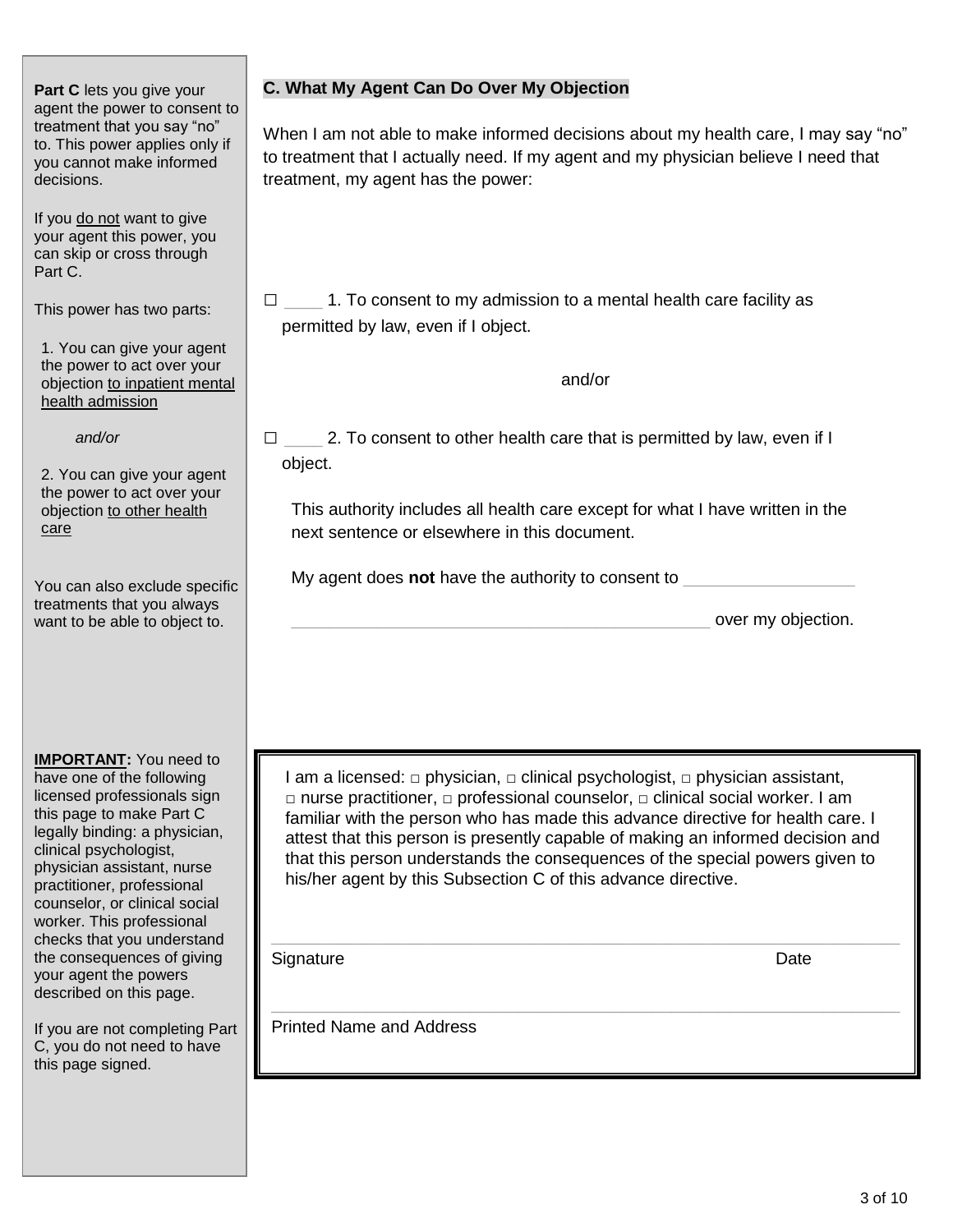give directions about your health care. You may skip over or cross out any parts that you do not want to fill out. You can use these parts even if you do not pick an agent.

**Part A** lets you provide background information to your health care providers. It includes no instructions.

If you have symptoms that show you need mental health care, you can write them here and on page 6.

You can also provide medication information by attaching a list of your medications to this AD, or writing where people can get your medication information (e.g., calling your primary care doctor).

The information in your AD may be shared by your health care provider with other health care providers so that treatment can be given in line with your AD. You can help your different providers get in contact with each other by providing their phone numbers here.

## You may use Section 2 to **Section 2: My Health Care Preferences and Instructions**

My preferences and instructions for my health care are written in this section. My health care agent and any health care providers working with me are directed to provide care in line with my stated instructions and preferences. *I understand that my providers do not have to follow preferences or instructions that are medically or ethically inappropriate or against the law.*

### **A. My Health Conditions and Current Treatments**

**1. My current health condition(s) and important things about my condition(s) that health care providers should know:** 

**2. Symptom(s) that indicate I need prompt medical attention:** 

## 3. My medications and dosages as of  $\overline{a}$  /  $\overline{a}$  /20  $\overline{a}$  :

| <b>Medication</b>              | <b>Dose</b> | How/when I take it         |  |
|--------------------------------|-------------|----------------------------|--|
|                                |             |                            |  |
|                                |             |                            |  |
|                                |             |                            |  |
|                                |             |                            |  |
|                                |             |                            |  |
|                                |             |                            |  |
|                                |             |                            |  |
| See back of this page for more |             | See attached list for more |  |

## **4. Other important information regarding medications (allergies, side effects):**

## **B. Information Sharing**

My current providers, who have information to help with my care, are:

| <b>Name</b> | <b>Provider type</b><br>(e.g., PCP,<br>psychiatrist) | <b>Phone number</b> |
|-------------|------------------------------------------------------|---------------------|
|             |                                                      |                     |
|             |                                                      |                     |
|             |                                                      |                     |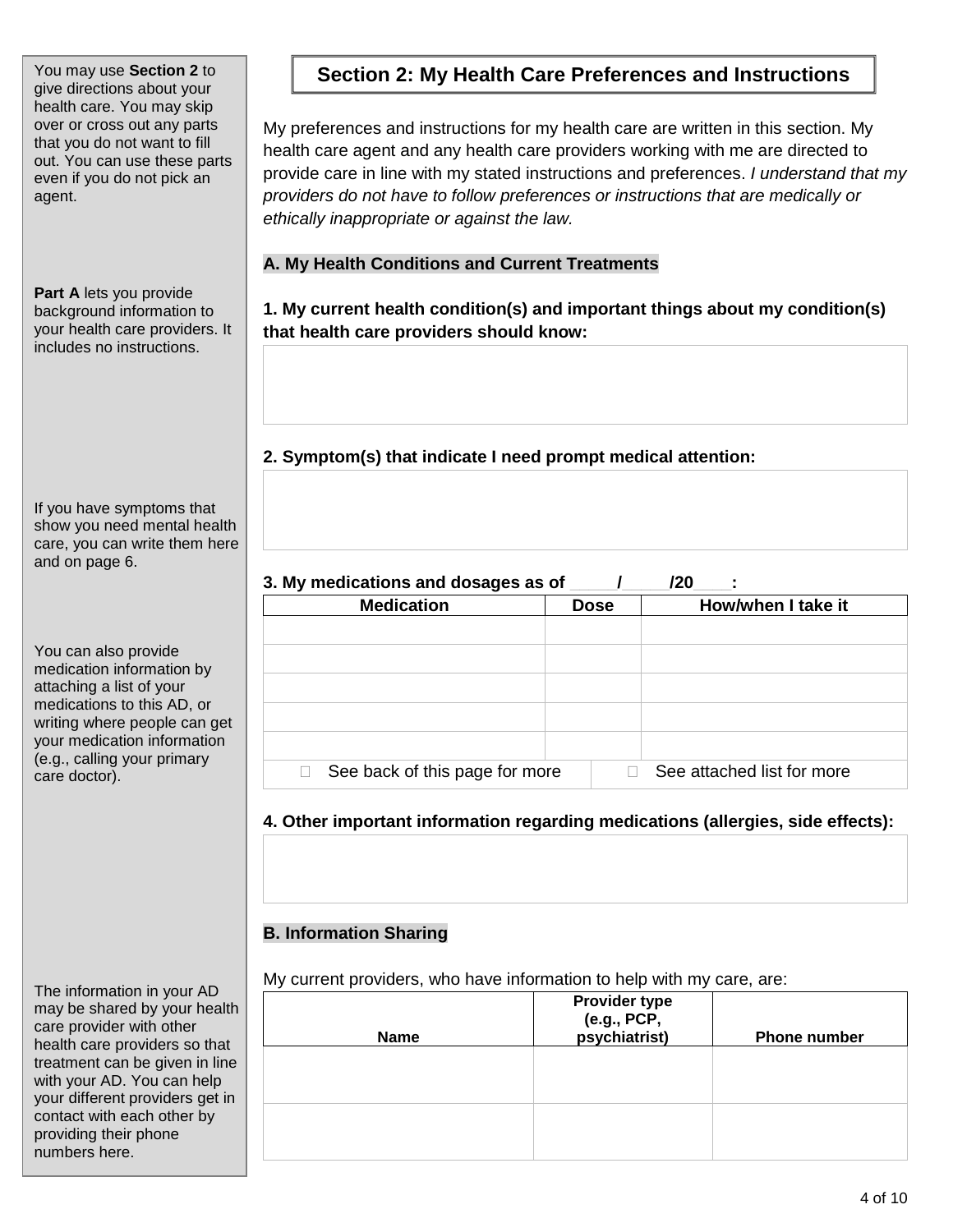#### **C. Emergency Contacts**

I authorize the health care providers and other people helping me to contact my health care agent. This authorization includes if I am admitted to a mental health facility.

I also authorize them to contact the following people to share information about my location, condition and needs:

| Ph. No. (home): ___________________________________(cell):______________________                                                                                                                                                    |  |
|-------------------------------------------------------------------------------------------------------------------------------------------------------------------------------------------------------------------------------------|--|
|                                                                                                                                                                                                                                     |  |
|                                                                                                                                                                                                                                     |  |
|                                                                                                                                                                                                                                     |  |
|                                                                                                                                                                                                                                     |  |
| Name: <u>Communications</u> Relationship to me: Communications and Communications of the set of the set of the set of the set of the set of the set of the set of the set of the set of the set of the set of the set of the set of |  |
|                                                                                                                                                                                                                                     |  |
|                                                                                                                                                                                                                                     |  |
| Home Address: Note of the Committee of the Committee of the Committee of the Committee of the Committee of the                                                                                                                      |  |
|                                                                                                                                                                                                                                     |  |

#### **D. Medication**

#### **1. Medication Preferences**

I prefer that the following medications (or classes or types of medication) be tried first in a crisis or emergency:

| ີ<br><u>.</u>                   |                  |
|---------------------------------|------------------|
| <b>Medication name or class</b> | As treatment for |
|                                 |                  |
|                                 |                  |
|                                 |                  |
|                                 |                  |
|                                 |                  |
|                                 |                  |
|                                 |                  |
|                                 |                  |

I prefer these medications because:

**Part D** lets you give your preferences for medications. You may refer to specific medications or types of medications.

Your physician must consider your preferences. But medication decisions must be based on his or her clinical judgment too.

Your physician is not required to follow preferences that are medically or ethically inappropriate.

You have the option of telling providers more information about your choices—it can help them to better follow your wishes.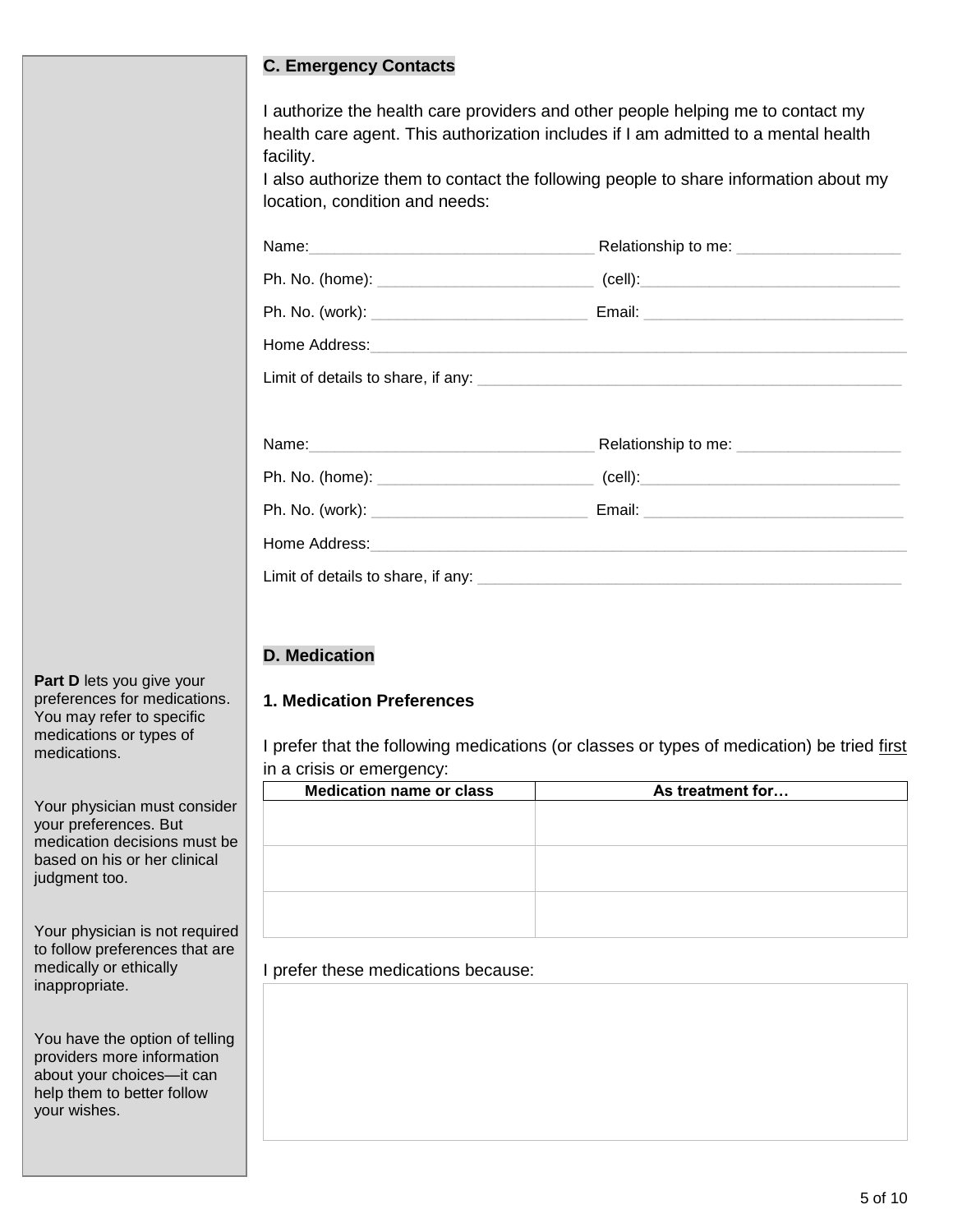#### In general, your agent cannot authorize and your physician cannot order use of the medications that you refuse here. There are some narrow exceptions permitted by law, such as emergencies.

You may leave the option open for your agent to consent to a refused medication if circumstances indicate the medication really is the most appropriate one under the circumstances.

You have the option of telling providers more information about your choices—it can help them to better follow your instructions.

You can add any other preferences about medication here, such as whether you prefer shots, pills, or liquid forms of medicines.

If you have, previously had, or are at risk of a mental health condition, **Part E** allows you to provide information about your condition and your preferences to help your agent and health care providers meet your needs in a mental health crisis.

Your health care providers must consider your preferences relating to the location and type of care but their ability to follow them may be limited by clinical, legal and administrative requirements.

## **2. Medication Authorization and Refusal Instructions**

General authorization to consent to medications: Generally, I authorize my agent to consent to medications that my treating physician says are appropriate.

Medication refusal instructions: Although I generally authorize my agent to consent to medications, I specifically do **not** consent to the medications listed below. (This includes brand-name, trade-name, or generic equivalents.)

Although I do not consent to these medications, I realize that my condition and needs may change. So, I also state whether my agent can consent to the medication if necessary. My agent should consent only if my physician finds that the medication is clearly the most appropriate treatment for me under the circumstances.

| Medication name or class that I do<br>not want | As treatment for | My agent can<br>authorize it if<br>necessary |           |
|------------------------------------------------|------------------|----------------------------------------------|-----------|
|                                                |                  | Yes                                          | <b>No</b> |
|                                                |                  | Yes                                          | No        |
|                                                |                  | Yes                                          | No        |

#### I do not want these medications because:

## **3. Additional preferences about medications**:

#### **E. Mental Health Crisis Intervention**

#### **1. My Past Experience**

a. Symptoms I might experience during a period of crisis:

b. Interventions that may help me: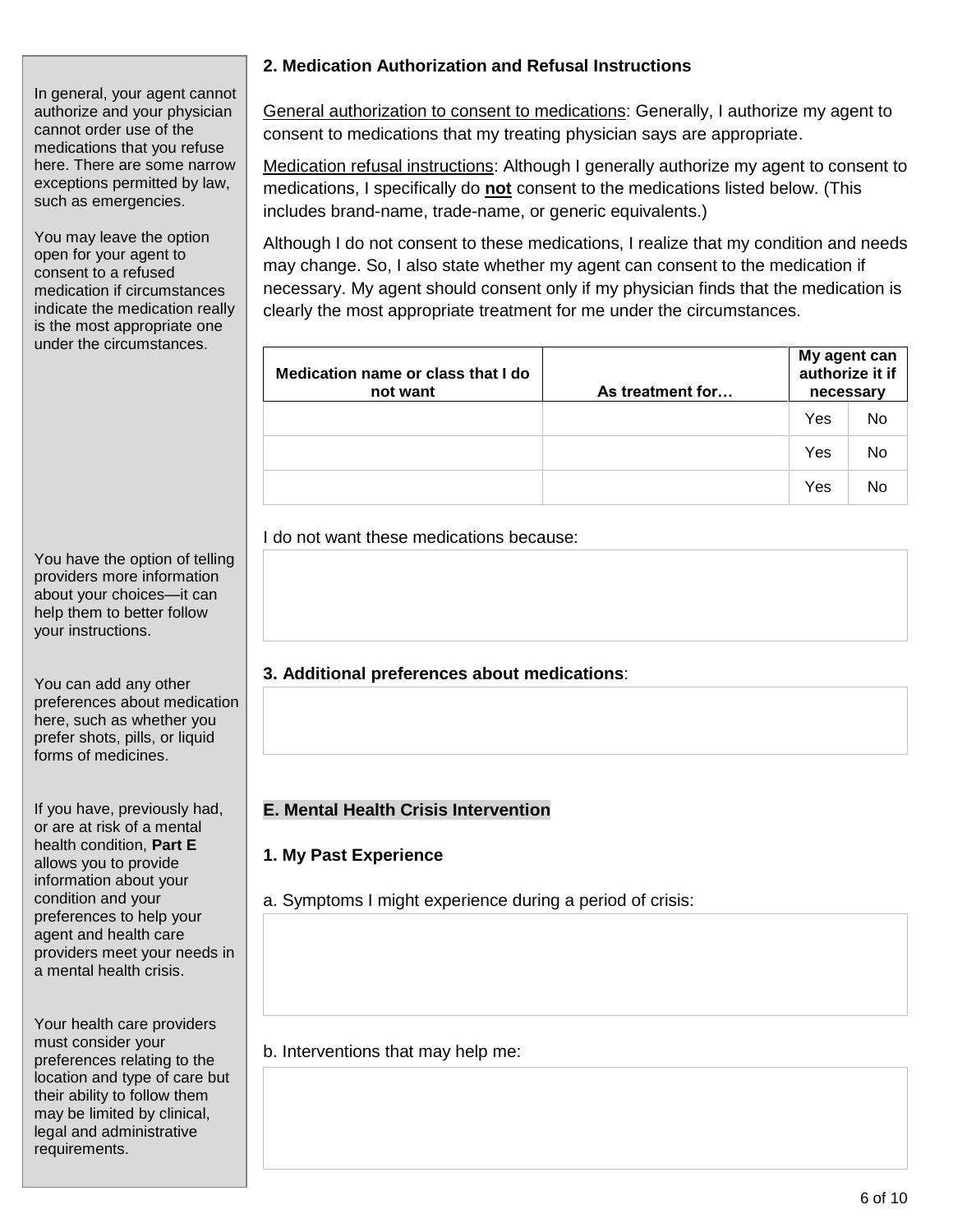Your health care providers must consider your preferences relating to the location of care but their ability to follow them may be limited by clinical, legal and administrative requirements.

You can use **E.3** to show which emergency intervention you prefer if one has to be used. Rank the four types you can rank all of them or some of them or leave this part blank.

Your health care providers must consider your preferences but their ability to follow them may be limited by clinical, legal and administrative requirements.

If you want to, you can put details about why you put them in the order that you did—for example, "shots work quickest," "I usually take pills even in behavioral health emergency situations," or "I have had a traumatic experience that makes seclusion a very bad option for me."

c. Interventions or other factors that may make things worse:

#### **2. Crisis units, inpatient facilities, and hospitals:**

a. I prefer to be treated at the following facilities if 24-hour care is required:

because:

b. I prefer not to be treated at the following facilities:

because:

c. Facility staff can help me by doing the following:

d. I prefer to be transported by:

Contact information for transporter:

**3. Behavioral emergency interventions**: If I am in immediate danger of harming myself or other people, emergency interventions may be medically necessary. I am listing the four types of emergency interventions in order of my preference here.

Medication in pill or liquid form

Physical restraint

Medication by injection

**Seclusion** 

I have put them in this order because: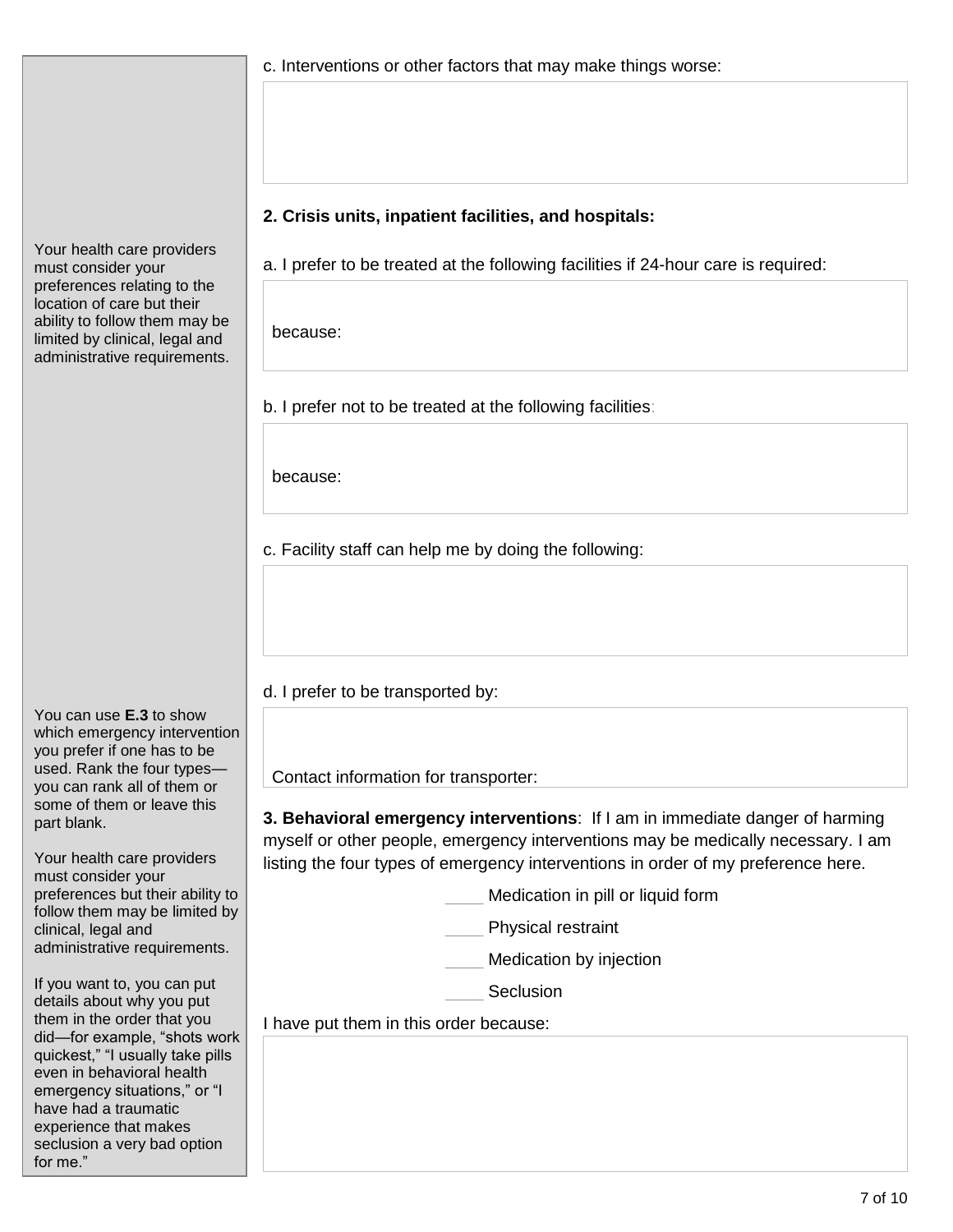You may use this space to provide any other information that is important to your care that may not be addressed above. If you need more space, you may attach additional documents. If you use attachments, you should be sure to describe them clearly here.

If you gave your agent the power to make visitation decisions, your agent must make visitation decisions based on any instructions you write here.

More information about ECT is available from groups like NAMI [\(https://www.nami.org/](https://www.nami.org/%20Learn-More/Treatment) [Learn-More/Treatment\)](https://www.nami.org/%20Learn-More/Treatment) and the Mayo Clinic [\(http://www.mayoclinic.org/te](http://www.mayoclinic.org/tests-procedures) [sts-procedures\)](http://www.mayoclinic.org/tests-procedures).

You can use **Part G** to request that some tasks be taken care of while you are hospitalized.

Although expressing your wishes could be very useful, these statements do not necessarily have any legal effect. For example, your health care agent is not legally required to pay your bills.

## **F. Other Health Care Details**

## **1. In General**

## **2. Visitation Instructions**

If I am in a health care facility, this is how I want visitation to be handled:

## **3. Electroconvulsive Therapy (ECT) Instructions**

 $\Box$  \_\_\_\_\_\_ A. I authorize my agent to consent to electroconvulsive therapy if my doctor(s) say that it is medically appropriate.

OR

 $\Box$  B. I do not consent to electroconvulsive therapy.

#### **G. Life Management Requests**

 $\Box$  I have a crisis plan that can be found:

1. If I am hospitalized, I would like for the following tasks to be carried out at my home:

2. If I am hospitalized, I would like the following tasks to be carried out in regard to my job and other outside activities and responsibilities:

3. If I am unable to care for my child(ren), then my first choice to care for them is:

Name: etc. Alternative management of the Relationship:

Address: \_\_\_\_\_\_\_\_\_\_\_\_\_\_\_\_\_\_\_\_\_\_\_\_\_\_\_\_\_\_\_\_\_\_\_\_\_\_\_\_\_ Email: \_\_\_\_\_\_\_\_\_\_\_\_\_\_\_\_\_\_\_

Phone (home): \_\_\_\_\_\_\_\_\_\_\_\_\_\_\_\_\_\_ (cell): \_\_\_\_\_\_\_\_\_\_\_\_\_\_\_\_\_ (work): \_\_\_\_\_\_\_\_\_\_\_\_\_\_\_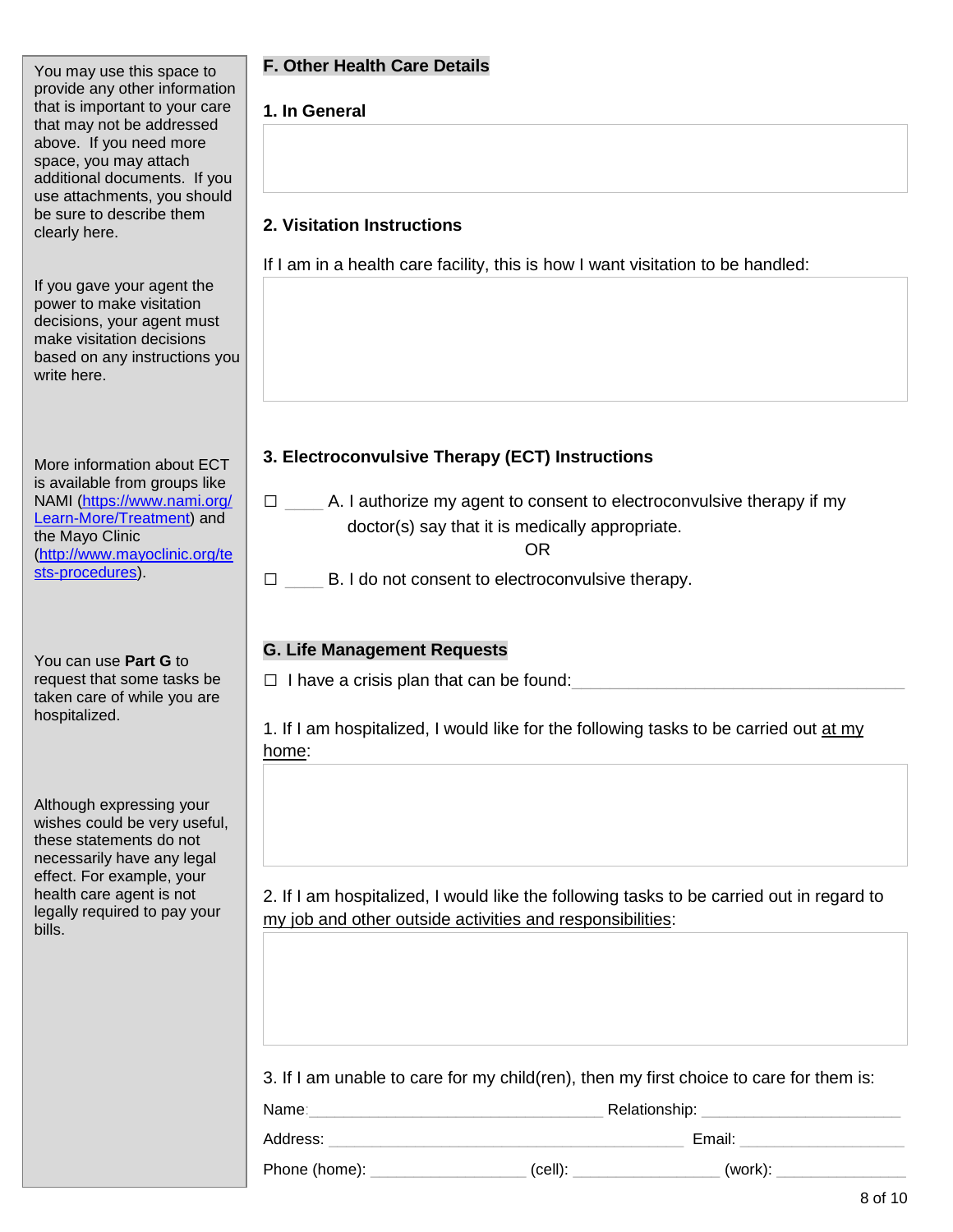**Part H** lets you give details about what treatment you would want if you cannot recover from a severe illness or injury.

The first type of condition that you can give treatment instructions for is in case your death is expected very soon. For example, if you were in the last stage of cancer.

#### **For H.1, check only 1 box and initial the line.**

If the pre-made options above do not fit what you want, you may write your own preferences and instructions.

The second type of condition that you can give treatment instructions for is in case your brain becomes severely and permanently damaged. For example, if you were in a permanent coma.

Sometimes people in a permanent coma can be kept alive for a long time, even though they are not expected to recover. If this were to happen, you may limit how long treatments may be tried before they are stopped if your condition does not improve.

**For H.2, check only 1 box and initial the line.**

If the pre-made options do not fit what you want, you may write your own preferences and instructions.

## **H. Life-Prolonging Treatment**

**1.** If my doctor determines that my death is imminent (very close) and medical treatment will not help me recover, then:

□ \_\_\_\_\_ I do not want any treatments to prolong my life. This includes tube feeding, IV fluids, cardiopulmonary resuscitation (CPR), ventilator/respirator (breathing machine), kidney dialysis or antibiotics. I understand that I still will receive treatment to relieve pain and make me comfortable.

□ \_\_\_\_\_\_ I want all treatments to prolong my life as long as possible within the limits of generally accepted health care standards. I understand that I will receive treatment to relieve pain and make me comfortable.

□ Other choices, as follows:

- **2***.* If my condition makes me unaware of myself or my surroundings or unable to interact with others, and it is reasonably certain that I will never recover this awareness or ability even with medical treatment, then:
	- □ \_\_\_\_\_ I do not want any treatments to prolong my life. This includes tube feeding, IV fluids, cardiopulmonary resuscitation (CPR), ventilator/respirator (breathing machine), kidney dialysis or antibiotics. I understand that I still will receive treatment to relieve pain and make me comfortable.
	- □ \_\_\_\_\_\_ I want all treatments to prolong my life as long as possible within the limits of generally accepted health care standards. I understand that I will receive treatment to relieve pain and make me comfortable.
	- □ l want to try treatments for a period of time in the hope of some improvement of my condition. I suggest

as the period of time after which such treatment should be stopped if my condition has not improved. Any agent or surrogate may specify the exact time period in consultation with my physician. I understand that I still will receive treatment to relieve pain and make me comfortable.

□ Other choices, as follows: